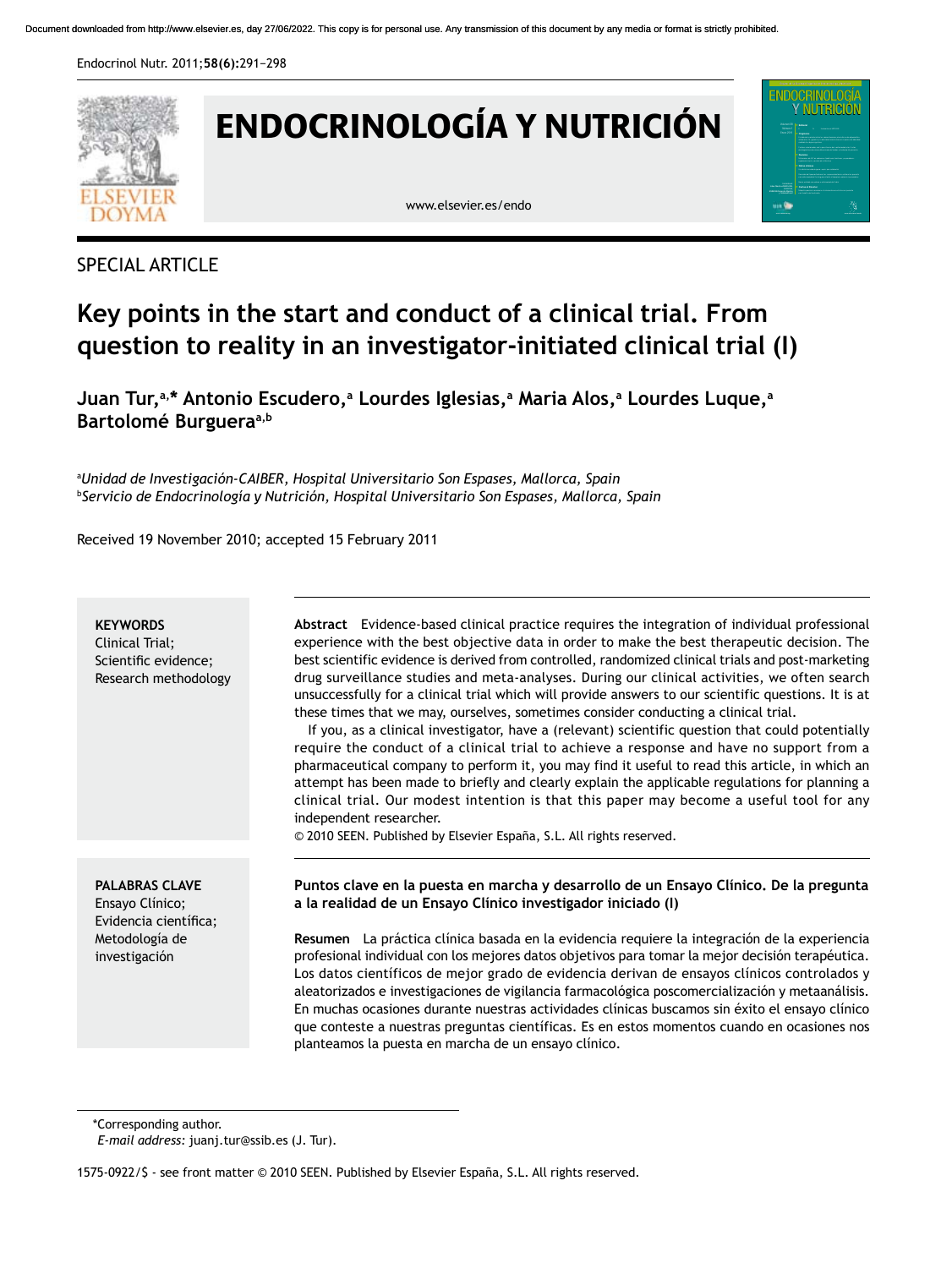Si usted como investigador clínico tiene una pregunta científica (relevante), que potencialmente requeriría la realización de un Ensayo Clínico para alcanzar una respuesta y carece del respaldo de una Compañía Farmacéutica para llevarlo a cabo, quizá encuentre de utilidad la lectura de este artículo, en el que intentamos presentar de forma breve y clarificadora la normativa regulatoria para planificar un Ensayo Clínico, con la humilde intención de que se convierta en una herramienta útil para cualquier investigador independiente. © 2010 SEEN. Publicado por Elsevier España, S.L. Todos los derechos reservados.

# **Introduction**

This article will attempt to provide a short and clear explanation of the regulations for planning a clinical trial (CT), with the modest hope that it may become a useful tool for any independent researcher.

It should first be noted that it is essential to have a relevant scientific question, and it is advisable that you are not the only one to consider the question relevant. Discussions with colleagues and a review of the literature will undoubtedly help you to assess the scientific quality of such a question.

The terms clinical study or clinical trial define any research conducted on humans aimed at determining or verifying the clinical and/or pharmacological and pharmacodynamic effects, adverse reactions and/or absorption, distribution, metabolism, and excretion of one or several investigational drugs in order to establish their safety and/or efficacy1 . All CTs with drugs conducted in Spain should be performed in compliance with good clinical practice (GCP) standards<sup>2</sup>, a series of requirements ensuring the protection of the rights, safety, and well-being of trial subjects, as well as the reliability of CT results. Before continuing, it is important to know the different phases of a CT. Phase I trials assess the safety of a new treatment. The objective of a Phase I trial is to ascertain the dosage of a new drug that patients may receive without experiencing adverse side effects.

The main objective of a Phase II trial is to assess the efficacy of the new treatment in combating a given disease. Phase II is started if preliminary Phase I safety testing has been satisfactory. Phase II involves the administration of the drug to subjects who suffer the disease for which it is intended.

The objective of a Phase III trial is to compare the new treatment with a standard treatment. The aim is to assess whether the new treatment is more, equally, or less effective than the standard treatment. Apart from verifying drug efficacy, previously undetected toxicity signs are sought. Phase IV trials, also known as pharmacovigilance studies, consist of drug monitoring after marketing. They are mainly intended to detect previously unsuspected toxicity and to assess long-term efficacy. In any case, the following applicable regulations should be consulted whenever clinical trials are planned:

 $-$  Act 29/2006, of July 26 $3$ .

- RD 2183/2004, of November 124 .
- SCO Order/256/2007, of February 55 .

**Table 1** Key points in the approval process of a clinical trial.

#### **Documentation**

*Protocol writing* Design of the case report form Writing of informed consent Sponsor file preparation Investigator file preparation **Application for a EudraCT number Identification of the participating centers Material acquisition CREC approval procedure**

*General dossier preparation and submission to the CREC Response to clarifications requested by the CREC*

**AEMPS APPROVAL PROCEDURE**

*Preparation of a general dossier for the AEMPS Telematic submission to the AEMPS Response to clarifications requested by the AEMPS*

#### **Insurance**

**Agreement negotiation and signature Medication Selection of the external monitoring team Data management/biostatistics Patient recruitment Reporting of center closure to CREC Reporting of study end to AEMPS Final report preparation Publication**

- Volume X Eudralex Clinical trials (developing Directive 2001/20/EC)<sup>6</sup>.
- Clarifications regarding the application of RD 223/2004<sup>7</sup> .

An important point to be considered is that the protocol should be written in collaboration with the different departments that will participate in its conduct.

It is advisable to design a timetable for the administrative steps required for obtaining all the necessary approval for you to be able to start the trial: approval by the Clinical Research Ethics Committees (CRECs) and the Spanish Agency for Medicinal Products and Medical Devices (AEMPS).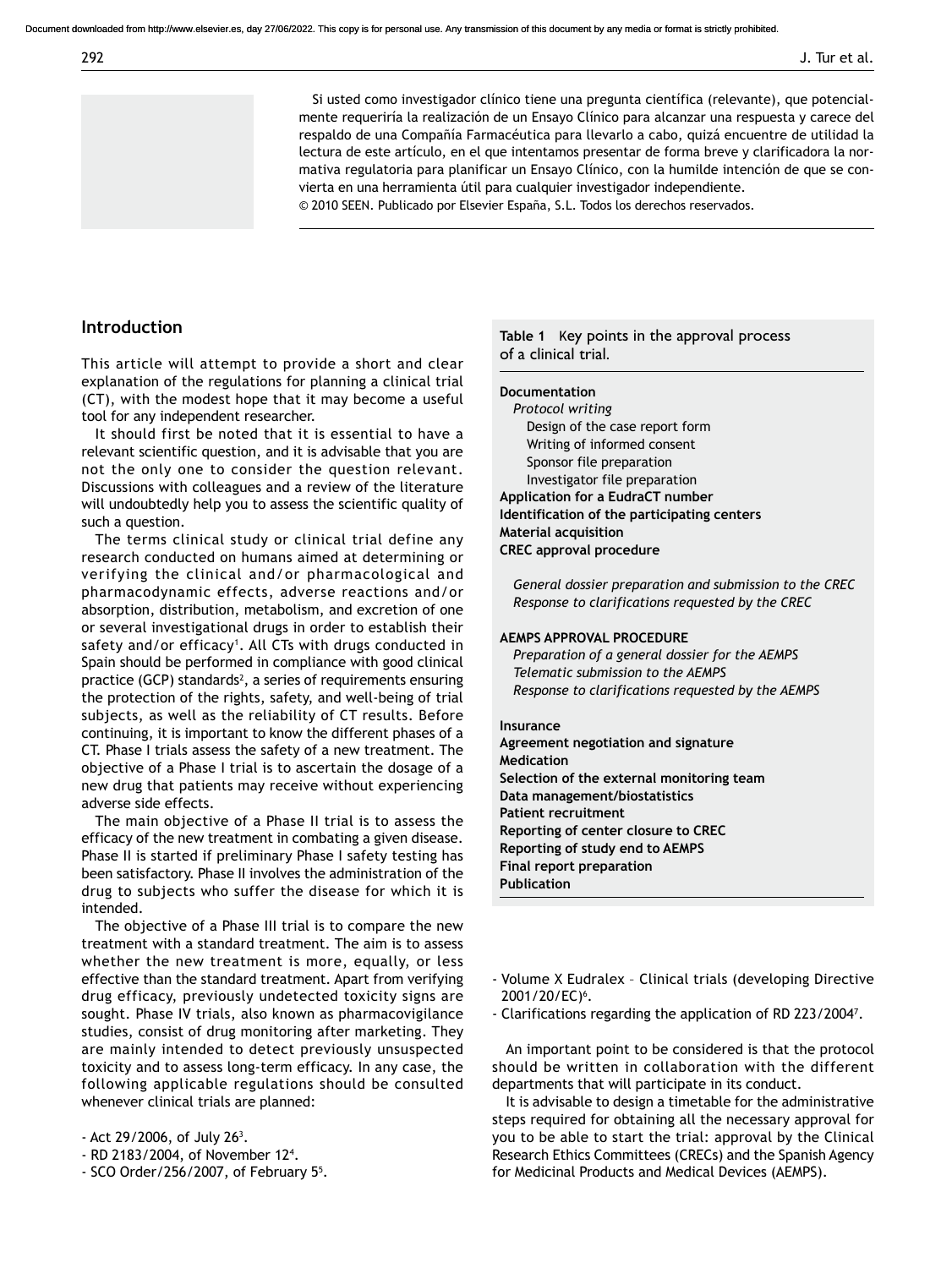Key points in the start and conduct of a clinical trial. From question to reality example 293

It is important that you do not work alone as a clinical investigator. Your hospital, through its research unit, the health department of your region, your foundation, your CREC, and undoubtedly AEMPS (which has an independent research support office) almost certainly have knowledgeable and experienced staff that may guide you during the difficult and laborious task of carrying out all the ethical/legal and administrative procedures necessary for initiating a clinical trial (Table 1) and preparing the essential documents before, during, and after the trial has started (Table 2, Table 3, and Table 4 respectively).

The creation and start-up of a web-based group for the support of biomedical research (*Consorcio de Apoyo a la Investigación Biomédica en Red*, CAIBER [http://www. caiber.net]) also provides an essential support to independent clinical research by promoting the initiation of multicenter, prospective, randomized, quality CTs.

These are some of the key points we have worked on over the past two years, first in designing the study, subsequently to obtain approval from the European regulatory authorities, and finally to start the TRAMONTANA study: Multidisciplinary Treatment of Morbid Obesity.

# **Documentation**

### **Protocol writing8**

In our case, we have followed the standard structure of protocols for CTs with drugs available to all investigators at the AEMPS website, http://www.aemps.es/invClinica/ estruEstandarProto.htm, as detailed in Figure 1.

**Table 2** Documents required before trial start.

### **Design of the case report form**

The design of the case report form is a crucial step since, to a large extent, the quality of the final results achieved will depend on it. All efforts should be made to select all the data relevant for the study hypothesis. It is essential to clearly define not only the questions to be asked and the measurements to be recorded (and in what measurement units), but also how the questions will be asked, how the answers will be classified, and in what part of the CRF they will be recorded.

### **Writing of informed consent**

When writing the informed consent form, the investigators should comply with the applicable regulations, GCP standards<sup>1</sup>, and ethical principles originating in the Declaration of Helsinki<sup>9</sup>. Before the trial starts, the investigators must have received the written favorable opinion of the CREC, as stated in Art. 17 of RD 223/2004<sup>2</sup> . CRECs include in their corresponding websites sample informed consent forms that may be used as a guide for writing one's own informed consent form.

# **Preparation and maintenance of sponsor and investigator files**

A CT sponsor is the natural or legal person interested in the conduct of the trial, including its organization, start, and financing. The CT sponsor is also responsible for signing applications for approval submitted to the CREC or AEMPS.

| <b>Table 2</b> Documents required before trial start.                                                    |                     |                     |  |  |
|----------------------------------------------------------------------------------------------------------|---------------------|---------------------|--|--|
| Type of document                                                                                         | Investigator file   | Sponsor file        |  |  |
| Investigator's manual                                                                                    | O                   | O                   |  |  |
| Signed protocol and its amendments (if any) and sample case report form                                  | O                   | O                   |  |  |
| Information to be provided to trial subjects:                                                            | 0                   | O                   |  |  |
| - Informed consent sheet                                                                                 |                     |                     |  |  |
| - All writtem information                                                                                |                     |                     |  |  |
| - Advertisements for subject recruitment (when used)                                                     |                     |                     |  |  |
| Financial aspects of the trial                                                                           | O                   | O                   |  |  |
| Insurance certificate (when required)                                                                    |                     | O                   |  |  |
| Signed agreement between the parties involved                                                            | O                   | Ω                   |  |  |
| <b>CREC</b> membership                                                                                   | O                   | O (when applicable) |  |  |
| Protocol approval by the regulatory authority                                                            | o                   | O                   |  |  |
| Curriculum vitae and other relevant documents showing the qualifications<br>of the investigators         | O                   | O                   |  |  |
| Normal values/ranges of medical/laboratory/technical procedures and/or<br>tests included in the protocol | 0                   | 0                   |  |  |
| Medical/laboratory/technical procedures/tests                                                            | O (when applicable) | 0                   |  |  |
| Sample labels for investigational drug containers                                                        |                     | O                   |  |  |
| Instructions for handling investigational drugs and trial-related materials                              | 0                   | O                   |  |  |
| Certificates of analysis of investigational drugs sent                                                   |                     | Ω                   |  |  |
| Unblinding procedures for blinded trials                                                                 | O                   | O (when applicable) |  |  |
| Randomization master list                                                                                |                     | O (when applicable) |  |  |
| Pre-trial monitoring report                                                                              |                     |                     |  |  |
| Monitoring report at trial start                                                                         | o                   | O                   |  |  |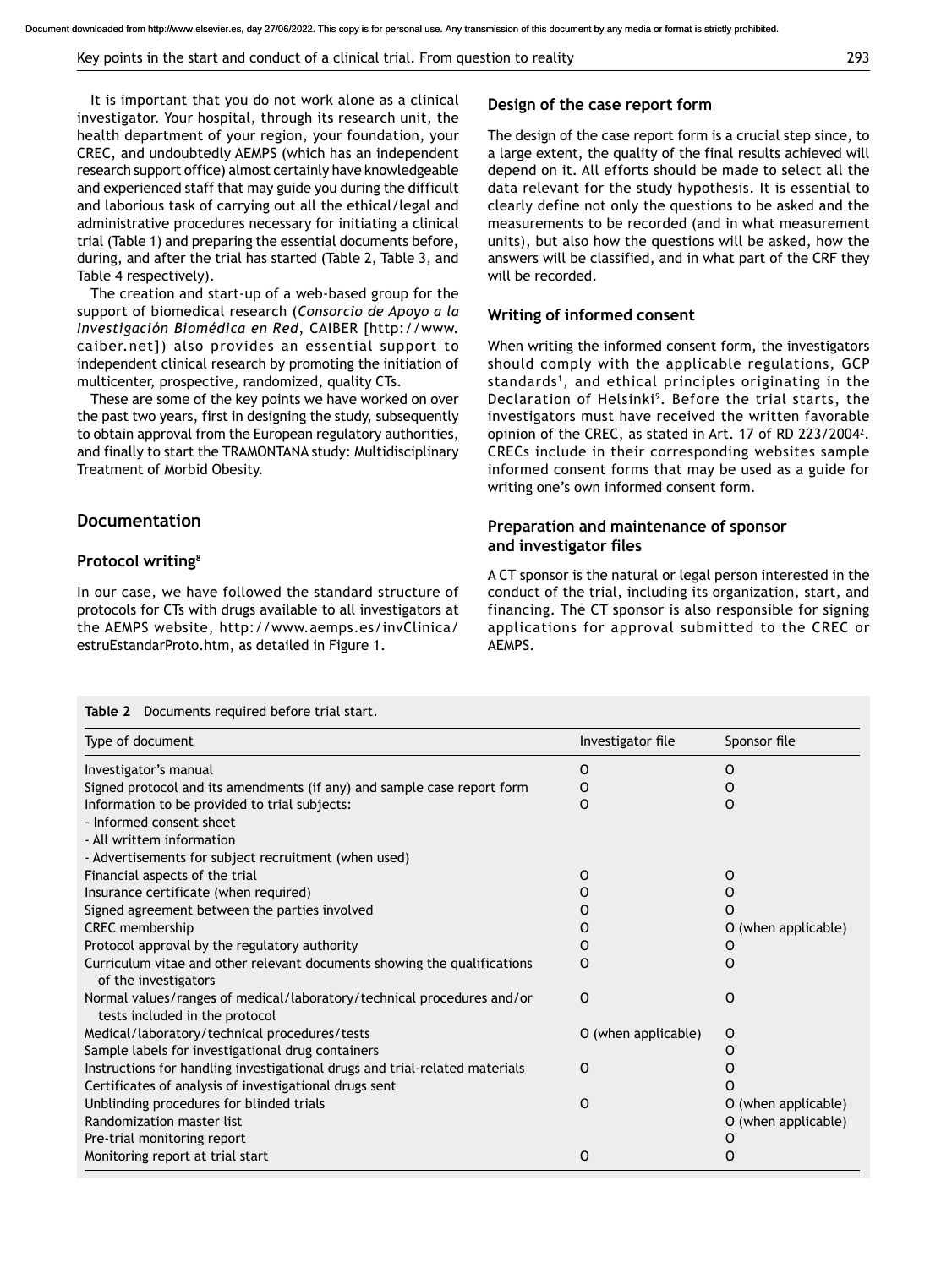| ٠ |  |
|---|--|
|   |  |

| Table 3 Documents to be filed during study conduct (1).                                                                                    |                     |                     |  |
|--------------------------------------------------------------------------------------------------------------------------------------------|---------------------|---------------------|--|
| Type of document                                                                                                                           | Investigator file   | Sponsor file        |  |
| Investigator's manual updates                                                                                                              | O                   | O                   |  |
| Any revision to:                                                                                                                           | O                   | O                   |  |
| - Protocol, amendments, and CRF                                                                                                            |                     |                     |  |
| - Informed consent document                                                                                                                |                     |                     |  |
| - Informed consent document                                                                                                                |                     |                     |  |
| - Advertisemnet for subject recruiment (if used)                                                                                           |                     |                     |  |
| Approval of protocol amendments and other documents by                                                                                     | O (when applicable) | $\circ$             |  |
| the regulatory authority                                                                                                                   |                     |                     |  |
| Curriculum vitae of new investigators                                                                                                      | 0                   | O                   |  |
| Updates to the normal values/ranges of medical/laboratory/                                                                                 | 0                   | 0                   |  |
| technical procedures and/or tests included in the protocol                                                                                 |                     |                     |  |
| Updates to the medical/laboratory/technical procedures/tests                                                                               | O (when applicable) | O                   |  |
| Documentation for the shipment of investigational drugs                                                                                    | O                   | O                   |  |
| and trial-related materials                                                                                                                |                     |                     |  |
| Certificates of analysis of new batches of investigational drugs                                                                           |                     | O                   |  |
| Reports of monitoring visits                                                                                                               |                     | 0                   |  |
| Relevant reports other than center visits                                                                                                  | O                   | O                   |  |
| Signed informed consents                                                                                                                   | $\Omega$            |                     |  |
| Completed, signed, and dated case report forms                                                                                             | $O$ (copy)          | O (original)        |  |
| Documentation of CRF corrections                                                                                                           | $O$ (copy)          | O (original)        |  |
| Reporting of serious adverse events and related reports<br>by investigator to sponsor                                                      | O                   | 0                   |  |
| Reporting of serious, unexpected adverse reactions and other safety<br>information to the regulatory authority and the CREC by the sponsor | O (when applicable) | O                   |  |
| and/or the investigator                                                                                                                    |                     |                     |  |
| Reporting of safety information to investigators by the sponsor                                                                            | 0                   | $\Omega$            |  |
| Interim or annual reports to the CREC and the regulatory authority                                                                         | 0                   | O (when applicable) |  |
| Subject selection log                                                                                                                      | O                   | O (when applicable) |  |
| List of subject identification codes                                                                                                       | 0                   |                     |  |
| Subject recruitment log                                                                                                                    | 0                   |                     |  |
| Accountability of investigational drugs at the trial site                                                                                  | 0                   | O                   |  |
| Signature page                                                                                                                             | 0                   | 0                   |  |
| Registries of body fluid/tissue samples (if any)                                                                                           | 0                   | O                   |  |

# **Table 4** Documents to be filed after the end of the trial.

| Type of document                                              | Investigator file             | Sponsor file |
|---------------------------------------------------------------|-------------------------------|--------------|
| Accountability of investigational drugs at the site           |                               |              |
| Documentation of investigational drug destruction             | O (if destructed at the site) |              |
| Full list of subject identification codes                     |                               |              |
| Audit certificate (if available)                              |                               |              |
| Final trial monitoring report (closure)                       |                               |              |
| Documentation of treatment assignment and decoding            |                               |              |
| Final report of investigator to CREC and regulatory authority |                               |              |
| Clinical study report                                         | Ω                             |              |

Investigators should be qualified by degree, training, and experience for accepting responsibility for adequate CT conduct and should meet all the requirements set down in the relevant regulations.

Sponsor and investigator files must include a number of documents, as detailed in Tables 2, 3, and 4, which should be filed once the trial is completed.

# **Application for a EudraCT number**

In order to provide a unique means of identification for CTs in which at least one site located in the autonomous region participates, each trial should be identified by a special number (the EudraCT number<sup>10</sup>) which should appear in all CT applications submitted in any Member State and will be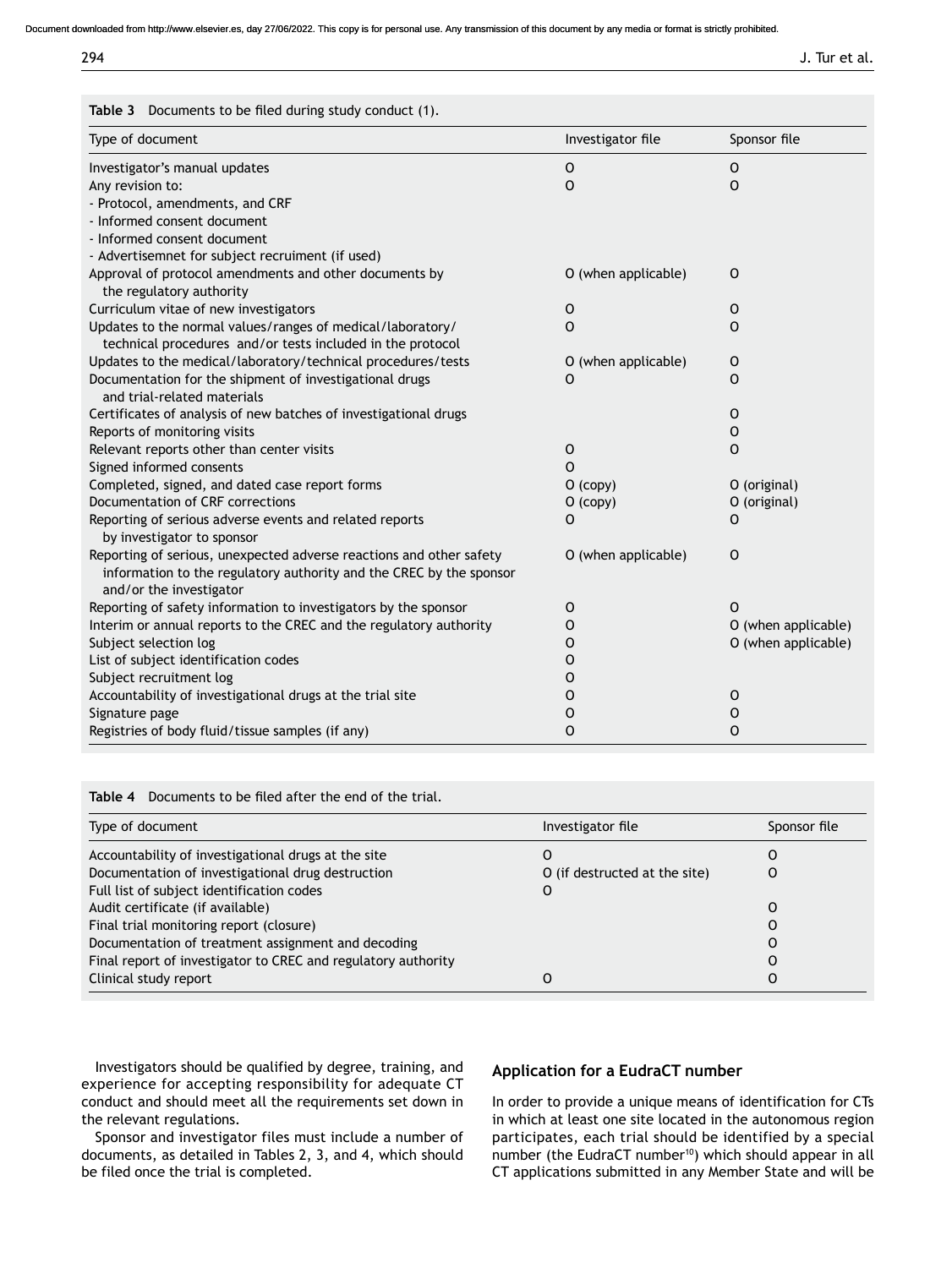Key points in the start and conduct of a clinical trial. From question to reality 295

# 1. Justificación

Justificación de la pertinencia de realizar el ensayo planteado (qué aportará el ensayo en relación con lo que ya se conoce), estimando los riesgos y beneficios para la población participante en el mismo. En su caso, se deberá justificar la inclusión de poblaciones vulnerables (Ej. menores, incapaces, embarazadas, etc.).

• Nombre descripción del medicamento en y investigación

· Resumen de los hallazgos de los estudios no clínicos y clínicos que puedan ser relevantes para el ensayo actual.

· Resumen de los riesgos y beneficios conocidos y potenciales, si los hubiera, para los seres humanos.

Descripción y justificación de la vía de administración, dosis, pauta de dosificación y periodo de tratamiento.

· Descripción de la población a estudiar.

· Referencias de la literatura y datos que sean relevantes para el ensayo y que proporcionen una justificación del mismo.

#### 2. Objetivo y Finalidad del Ensayo

Descripción detallada de los objetivos y finalidades del ensavo.

#### 3. Diseño del Ensavo

La integridad científica del ensayo y la credibilidad de los datos obtenidos en el mismo dependen de forma considerable del diseño del ensayo. La descripción del diseño deberá incluir:

· Descripción específica de las variables principales y secundarias, si las hubiera, que se evaluarán en el ensavo.

· Una descripción del tipo/diseño del ensayo que se realizará (por ejemplo, doble ciego, controlado con placebo, diseño paralelo) y un diagrama esquemático del diseño del ensayo, procedimientos y periodos.

· Una descripción de las medidas tomadas para minimizar o evitar sesgos, tales como: Aleatorización Enmascaramiento.

· Una descripción de los tratamientos del ensayo y de la dosis y pauta de tratamiento del medicamento(s) en investigación. Además, deberá incluir una descripción de la forma farmacéutica, envasado y etiquetado del medicamento(s) en investigación.

· La duración esperada de la participación de los sujetos y una descripción de la secuencia y duración de todos los periodos del ensayo, incluyendo el seguimiento, cuando proceda.

### 4. Selección y Retirada de Sujetos

- · Criterios de inclusión de los sujetos.
- · Criterios de exclusión de los sujetos.

· Criterios de retirada de los sujetos (es decir, finalizar el tratamiento del ensayo) y los procedimientos que especifican:

- o Cuándo y cómo retirar a los sujetos del ensayo o del tratamiento con el medicamento en investigación.
- El tipo de datos y el calendario en que se recogerán los datos de los sujetos retirados.
- o Si van a ser reemplazados los sujetos y cómo se realizará.
- o El seguimiento de los sujetos retirados del ensayo o tratamiento con el medicamento del en investigación.

#### 5. Tratamiento de los Sujetos

· Los tratamientos que se administrarán, incluvendo el nombre de todos los medicamentos, la dosis, esquema de dosificación, la vía o modo de administración y los periodos de tratamiento incluyendo los tiempos de seguimiento para los sujetos de cada grupo o brazo de tratamiento del ensavo.

 $\cdot$  Los medicamentos o tratamientos permitidos (incluyendo la medicación de rescate) y no permitidos antes de v/o durante el ensavo.

· Los procedimientos para monitorizar el cumplimiento del sujeto.

#### 6. Valoración de la Eficacia

· La especificación de las variables de eficacia.

· Los métodos y el calendario para la evaluación, registro y análisis de los parámetros de eficacia.

#### 7. Valoración de Seguridad

· La especificación de las variables de seguridad.

· Los métodos y el calendario para la evaluación, registro y análisis de los parámetros de seguridad.

· Los procedimientos para obtener los informes de los acontecimientos adversos y enfermedades intercurrentes y para el registro y comunicación de los mismos y de las reacciones adversas a los medicamentos que se investigan.

El tipo y la duración del seguimiento de los sujetos después de los acontecimientos adversos.

#### 8. Estadística

Descripción de los métodos estadísticos que se usarán, incluyendo el calendario de todos los análisis intermedios planificados.

El número previsto de sujetos que se incluirán. En los ensayos multicéntricos, se deberá especificar el número previsto de sujetos que se incluirán en cada centro donde se realizará el ensayo. Se incluirá la justificación del cálculo del tamaño de la muestra, incluyendo la explicación (o cálculo) del poder del ensayo y la argumentación clínica de dicho tamaño.

### 9. Ética

Descripción de las consideraciones éticas relacionadas con el ensavo.

#### 10. Financiación y Seguros

La financiación y el seguro, si no se contemplan en un contrato independiente. Debe hacerse referencia a que se tendrán en cuenta los requisitos de la normativa vigente en España.

#### 11. Política de Publicación

La política de publicación. Debe constar en el protocolo, o en el resumen del protocolo el compromiso expreso del promotor, de publicar los resultados del ensayo, tanto si fueran positivos como si fueran negativos.

**Figure 1** Standard structure of protocols for clinical trials with drugs.

Source: Spanish Agency for Medicinal Products and Medical Devices. Clarifications on the application of clinical trial regulations from May 1, 2004 (version no. 6, May 2008).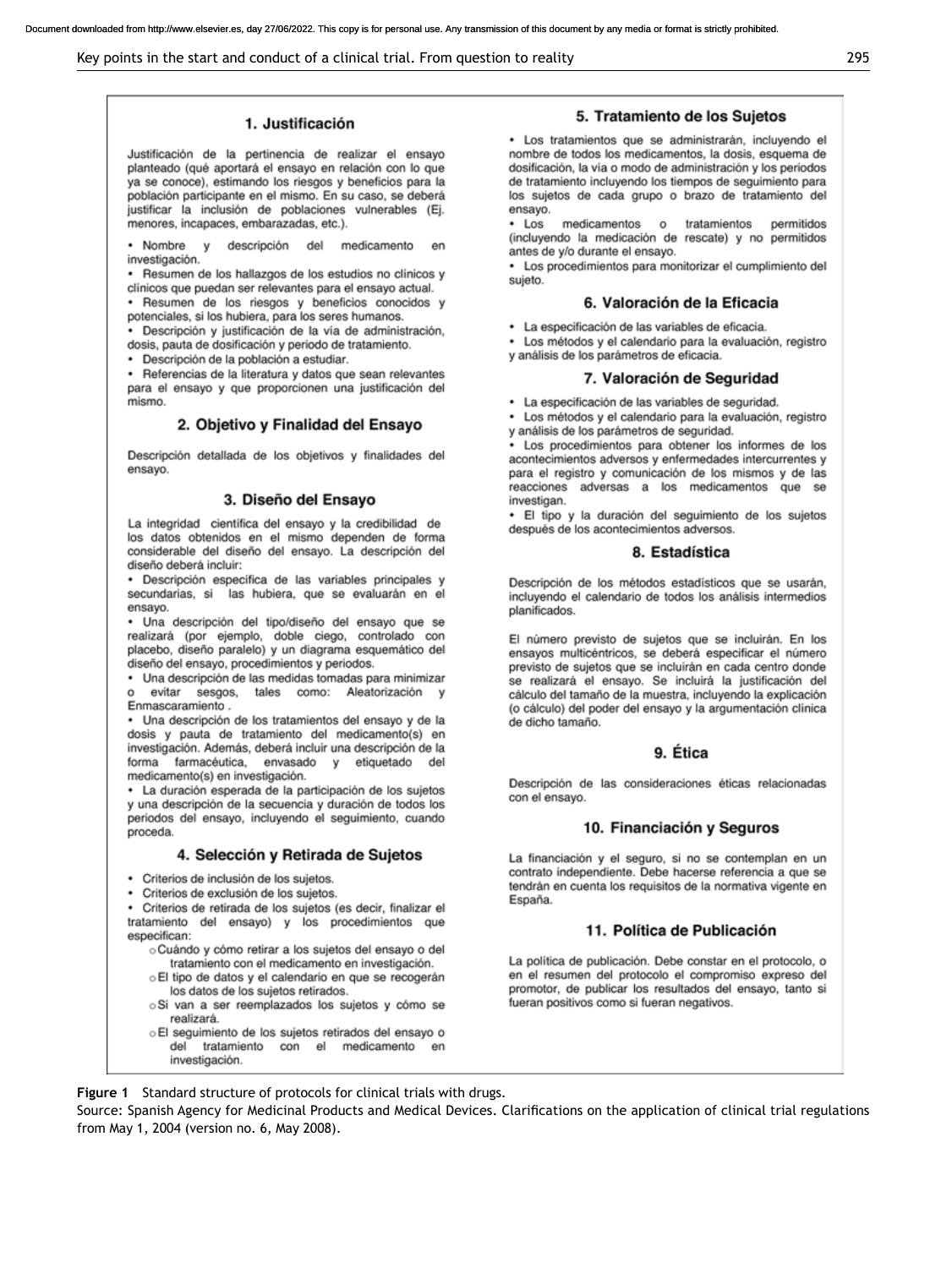used to identify the trial in the relevant documentation (e.g. in reports of serious, unexpected adverse reactions).

# **Identification of participating sites**

Most investigators would like their ideas to be converted into relevant multicenter projects, but it should be borne in mind that one's closest colleague is not necessarily one's best partner.

It should be verified that the investigator is qualified by training and experience and has available adequate resources for the appropriate conduct of the trial. The suitability of the facilities of the site where it is planned to conduct the trial should also be verified.

# **Material acquisition**

Adequate planning will allow for an easier material acquisition process. When an application for the financing of a research project is submitted, an adequately itemized budget will ensure the financial feasibility of the project.

## **CREC approval procedure**

The role of the CREC is of paramount importance. According to RD 223/2004<sup>2</sup>, CRECs have the following functions:

- 1. To assess the methodological, ethical, and legal aspects of CTs submitted to them in agreement with the provisions in section 2 of chapter IV.
- 2. To assess relevant amendments to approved CTs.
- 3. To monitor the trial from its start to the receipt of the final report.

# **General dossier preparation and submission to the CREC**

Each CREC requires a number of documents (full protocol, case report form, informed consent, patient information sheet, commitment to publish results, statement of conflicts of interest, etc.) to be provided before the CT can be accepted for review by CREC members.

### **Response to clarifications requested by the CREC**

Once the documentation has been reviewed, the CREC sends a report to the investigator including the items to be included or modified before the CT may be approved.

This process usually takes 1 to 2 months depending on the questions asked, the changes to be made, and the documents requested by the CREC. In some extreme cases where final protocol approval may be difficult to obtain, it may be useful to ask the CREC for the opportunity to defend the study at its meeting in order to be able to directly answer any queries that may have arisen.

#### **Insurance**

Before clinical research can be started, an insurance policy covering any potential damage experienced by subjects as a result of the clinical trial must be taken out.

The clinical research sponsor is responsible for taking out such civil liability insurance, which must cover the responsibilities of the sponsor, investigator and his/her collaborators, and the manager of the hospital or site where the clinical research is to be conducted.

When the insurance does not fully cover damages for any reason, the clinical research sponsor, principal investigator, and manager of the hospital or site where the clinical research is to be conducted will jointly be responsible, without the need to prove individual fault, for any health damage experienced by a subject in a CT, and also for any financial damage directly derived from such health damage, provided this is the consequence of treatment with the product subject to clinical research or the therapeutic or diagnostic actions taken during the conduct of the trial.

The cost of insurance will depend on population type, number of patients recruited, trial duration, and medicinal product/therapeutic process used. This is a significant amount in most cases  $(6,000-12,000 \text{ E})$ . Any exemption from this requirement should be duly justified and must be assessed and approved by the CREC.

# **Approval procedure by the Spanish Agency for Medicinal Products and Medical Devices**

The role of the AEMPS is to guarantee, from the public health perspective, the quality, safety, and efficacy of medicinal products and medical devices as well as to provide adequate information about them. Such information must cover all stages from research to use in the interest of protecting and promoting of health of people and animals.

# **Telematic submission of the clinical trial application to the AEMPS**

The website for clinical trials with medicinal products for use on humans of the Spanish Ministry of Health allows for the preparation and submission of new CT applications and any other application related to a CT pending approval by the AEMPS.

Application forms may be filled in, printed, filed, and submitted online, and any necessary documentation may also be sent to them.

We advise you to start this process from http://aemps. es/aplicaciones/usoHum/ensaClin/portal\_ensaClinicos. htm#entrada, where you will find plenty of detailed, very helpful information.

The virtual office of AEMPS (http://aemps.es/ aplicaciones/home.htm) provides access to the website for clinical trials with medicinal products, https://sinaem4. agemed.es/ecm/paginaPresentacion.do, which allows for official submission of the initial application, pending CT documentation, and relevant amendments to a CT in electronic format. It also provides manuals for help in making an online application.

Before the submission process is completed, a screen will appear listing the documents that must be enclosed: Protocol, Investigator's Manual, clinical trial application fees, CREC opinion, information sheet for trial subjects, electronic mail assigning the EudraCT number, prescribing information, etc. It is recommended that the .pdf file is given the descriptive name of the type of document to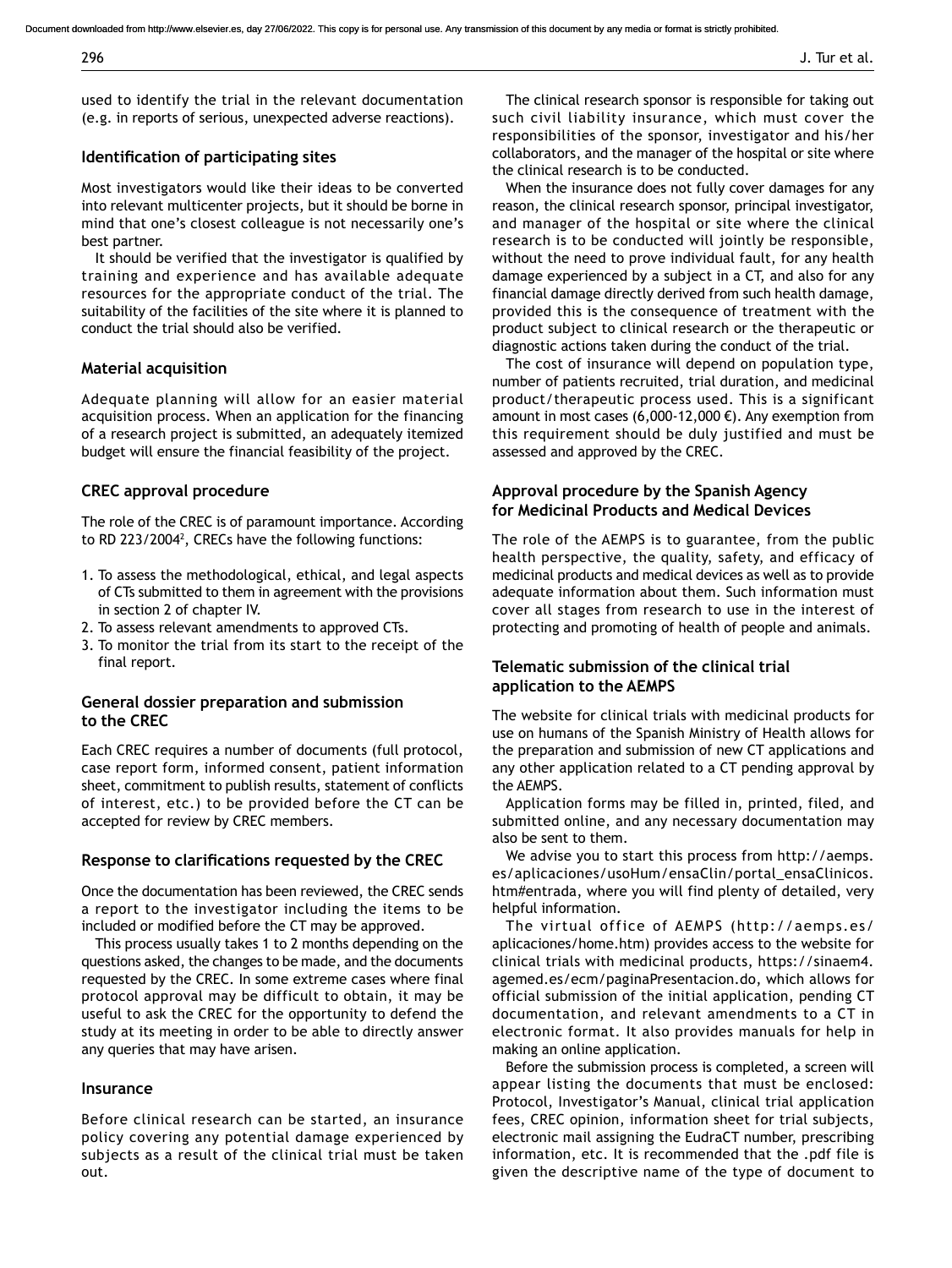Key points in the start and conduct of a clinical trial. From question to reality 297

which it refers, because this will be the name which subsequently appears in the acknowledgment of receipt.

#### **Response to clarifications requested by the AEMPS**

Responses to clarifications may be of two types, with or without changes, depending on whether or not any document submitted in the initial application has been changed.

# **Agreement negotiation and signature**

The financial aspects of the trial must be documented in an formal agreement between the sponsor and the investigator/  $\mathsf{site}^{\scriptscriptstyle 1}\mathsf{.}$ 

The negotiation and signature of clinical research agreements is a subject of great interest because many such agreements for the conduct of trials are signed between sponsors and public hospitals and are legally more complex because of the public character of the latter.

The formal agreement is a necessary tool in clinical research with drugs which is subject to debate, mainly because of the CT contracting system with public hospitals, but also because of the difficulties (practical and legal) which arise for pharmaceutical companies due to the lack of homogeneity in the contents of such agreements (which show marked variations depending on the hospital concerned).

Many of the parties to an agreement demand a single standard model. What are the reasons for this? The main reason is to try and ensure the inclusion of certain minimum contents in such agreements, which would result in a greater legal guarantee. An additional objective is to shorten the negotiation period, an aspect which has clear financial consequences, particularly if trials are connected to the marketing of a drug protected by a patent. Why is this?

It is because CTs are usually conducted during the validity period of the patent, in which priority is obviously given to the earlier phases of development. Any delay in the development of products covered by a patent uses part of the exclusive marketing period granted by patent rights, and therefore decreases the chance of writing off the costs incurred in product development. This urgency contrasts with administrative constrictions on public health centers, their bureaucratized structures, and the work overload of the bodies involved. RD 223/2004, of February 6, on CTs<sup>2</sup> imposes two time periods (which may partly overlap) for the issue of the CREC's opinion and for trial approval by the AEMPS. According to the "Survey on RD 223/2004 implementation, Results at 12 months and comparison with the situation at 6 months", carried out and published by AMIFE y MDS Pharma Services, the mean time needed for meeting these requirements by the industry is 204 days in the best of cases, through the participation of CROs (Contract Research Organizations). This is quite a long time.

From 24 to 64 additional days are required for agreement negotiation and signature. Since the sponsor has no possibility of shortening the time delay before the issue of the CREC's opinion and the approval of the AEMPS, efforts to shorten times should be concentrated on the agreement negotiation period.

# **Medication**

Drugs must only be kept, stored, and dispensed by the pharmacy departments of hospitals or primary care structures of the National Health System in accordance with article 2.6 of Act 29/2006<sup>3</sup>.

Since the pharmacy department will collaborate with the study either in discussions with AEMPS and/or manufacture, import, blinding, dispensing, and control of the drug or substance, the participation of this department in protocol writing is considered advisable. If the department does not participate at this time in the study design, its participation will probably be required at a later time, and the lack of prior communication with the department may delay final project approval.

### **Data management/biostatistics**

Act 41/2002, of November 14, regulating patient autonomy and rights and obligations regarding clinical information and documentation<sup>11</sup>, Organic Act 15/1999, of December 13, on personal data protection<sup>12</sup>, and RD 223/2004, of February 6, governing CTs with drugs form the legal framework applicable for the management and control of data collected in a CT. It is of paramount importance that the sponsor guarantees the statement in the protocol or in another written agreement that the investigator or institution will allow direct access to source data or documents for monitoring, auditing, and CREC review purposes, as well as trial inspection by the regulatory authorities.

A statistical plan should be prepared describing the statistical methods to be used, including the times for all planned interim analyses.

# **Patient recruitment**

Before the start of the trial, the investigator must have available a written favorable report from the CREC on the informed consent form and any other written information to be provided to subjects, in accordance to Art. 17 of RD 223/2004<sup>2</sup> .

To recruit patients into a CT, the following applicable regulations must also be complied with: Title I, Art. 4 of Act 14/2007, of July 3, on biomedical research<sup>13</sup>, Title II, Chapter II, Art. 13 of the same act, GCP standards<sup>1</sup>, and ethical principles originating in the Declaration of Helsinki<sup>9</sup>.

Patients must meet all inclusion criteria stated in the protocol and no exclusion criteria at the time of trial entry.

# **Preparation of reports to sponsor and updates to regulatory authorities**

Different types of reports should be prepared and submitted to the CREC, the regulatory authorities and/or the sponsor during the conduct of a trial. These include notifications by the investigator to the sponsor of any serious adverse events and related reports, updates to the normal values/ranges of medical/laboratory/technical procedures and/or tests